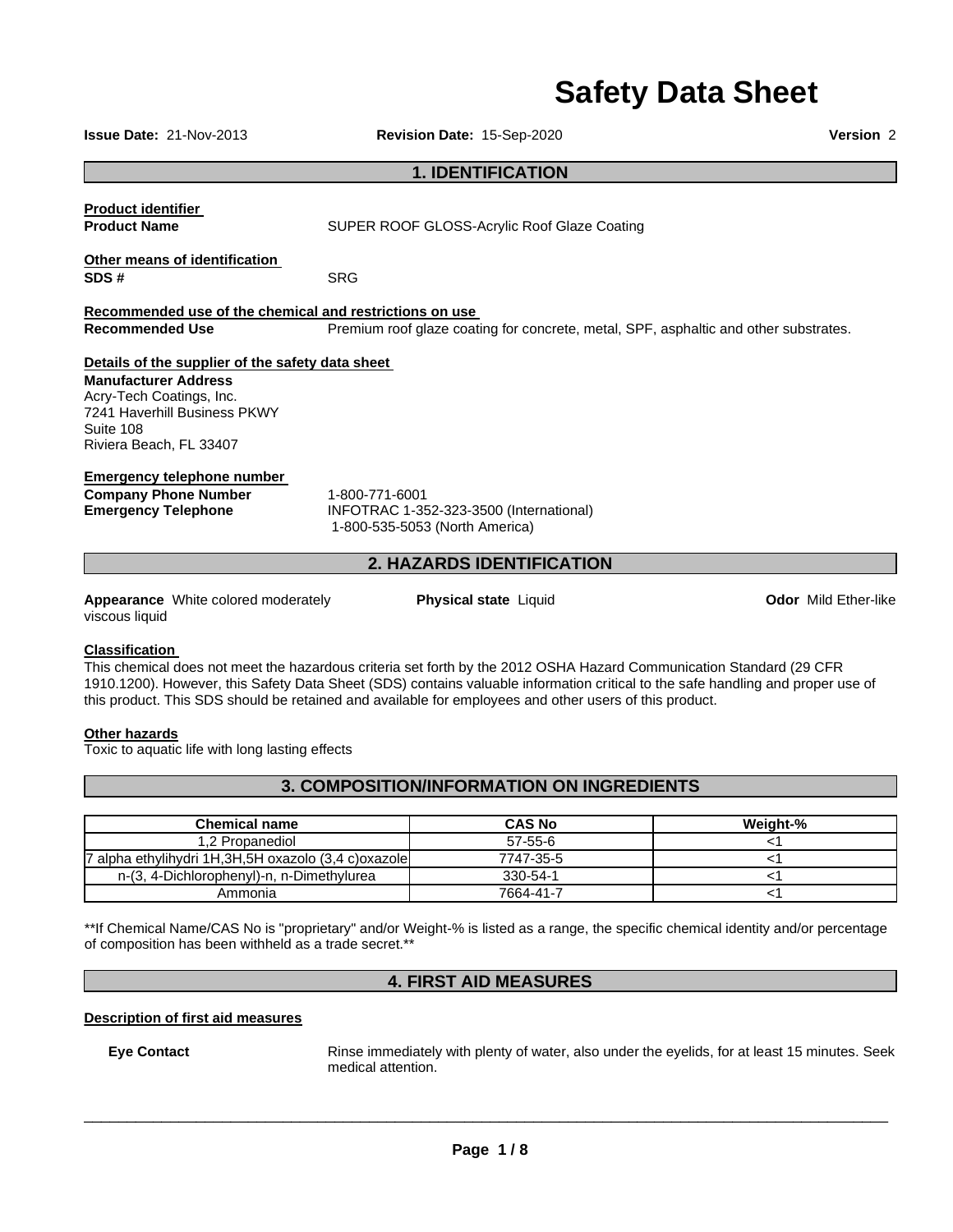| <b>Skin Contact</b> | Wash off immediately with soap and plenty of water. If skin irritation persists, call a<br>physician. |
|---------------------|-------------------------------------------------------------------------------------------------------|
| <b>Inhalation</b>   | Remove to fresh air. Seek medical attention.                                                          |
| Ingestion           | Drink 1 or 2 glasses of water. Call a physician.                                                      |

#### **Most important symptoms and effects, both acute and delayed**

**Symptoms** Breathing vapors may result in headaches, nausea, and irritation to the lungs. May cause dermatitis or irritation in some individuals upon prolonged contact. Prolonged contact may cause irreversible damage to eye. Exposed individuals may experience eye tearing, redness and discomfort. May cause nausea, vomiting and/or diarrhea if ingested. Reports have associated repeated and prolonged occupational overexposure to solvents with permanent brain and nervous system damage. May adversely affect renal, hepatic, neurologic processes, spleen, and thyroid.

#### **Indication of any immediate medical attention and special treatment needed**

**Notes to Physician Treat symptomatically.** 

# **5. FIRE-FIGHTING MEASURES**

#### **Suitable Extinguishing Media**

Carbon dioxide (CO2). Dry chemical.

**Unsuitable Extinguishing Media** Water aggravates spill clean up.

#### **Specific Hazards Arising from the Chemical**

Material can splatter above 100 degrees Celsius. Dried film may burn.

**Hazardous combustion products** Carbon oxides. Nitrogen oxides (NOx).

**Explosion Data Sensitivity to Mechanical Impact** Not applicable. **Sensitivity to Static Discharge** Not applicable.

#### **Protective equipment and precautions for firefighters**

As in any fire, wear self-contained breathing apparatus pressure-demand, MSHA/NIOSH (approved or equivalent) and full protective gear.

# **6. ACCIDENTAL RELEASE MEASURES**

#### **Personal precautions, protective equipment and emergency procedures**

| <b>Personal Precautions</b>                          | If in a confined area, NIOSH approved respiratory protection may be required. Keep<br>spectators away. |
|------------------------------------------------------|--------------------------------------------------------------------------------------------------------|
| <b>Environmental precautions</b>                     |                                                                                                        |
| <b>Environmental precautions</b>                     | See Section 12 for additional Ecological Information.                                                  |
| Methods and material for containment and cleaning up |                                                                                                        |
| <b>Methods for Containment</b>                       | Prevent further leakage or spillage if safe to do so.                                                  |
|                                                      |                                                                                                        |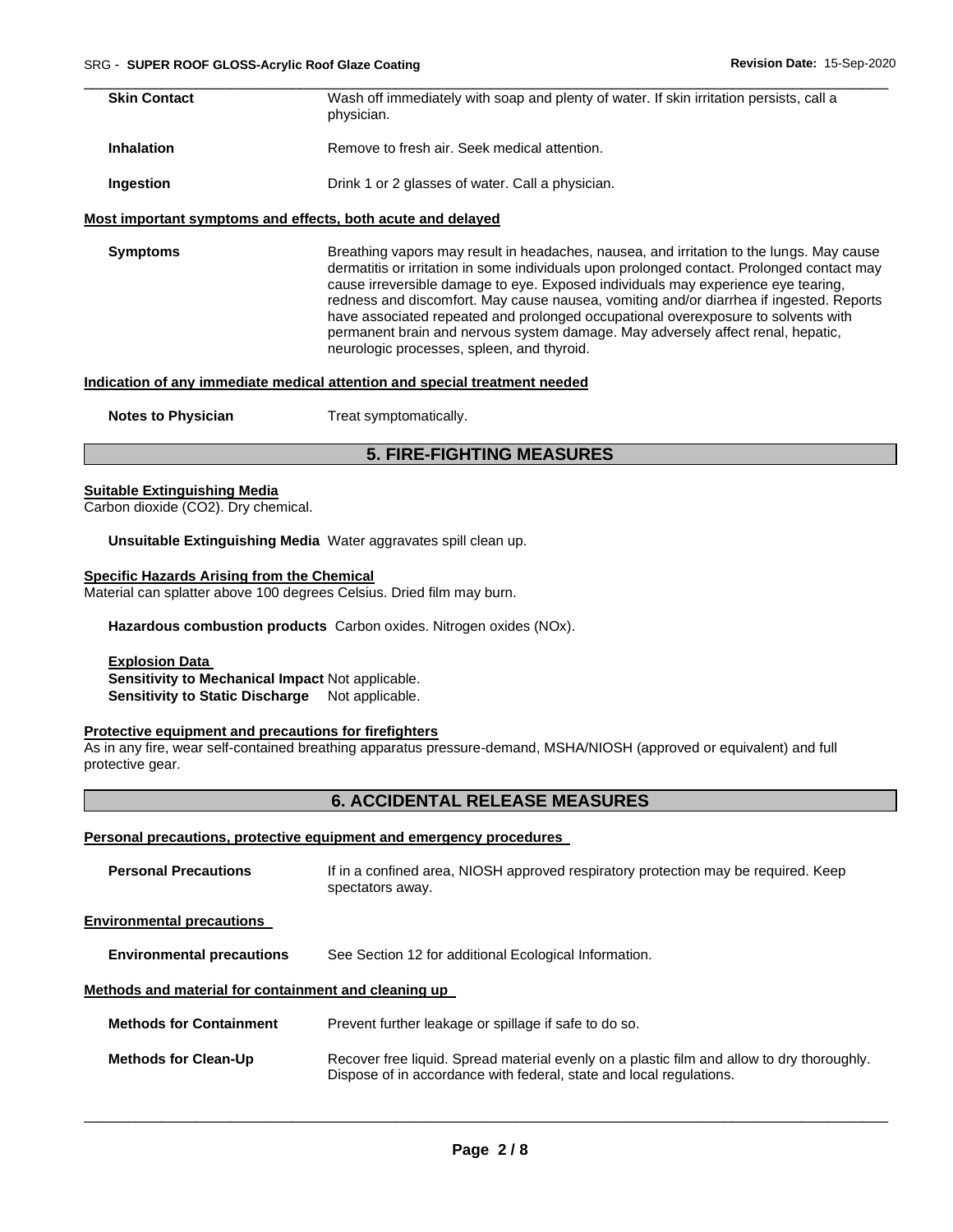#### \_\_\_\_\_\_\_\_\_\_\_\_\_\_\_\_\_\_\_\_\_\_\_\_\_\_\_\_\_\_\_\_\_\_\_\_\_\_\_\_\_\_\_\_\_\_\_\_\_\_\_\_\_\_\_\_\_\_\_\_\_\_\_\_\_\_\_\_\_\_\_\_\_\_\_\_\_\_\_\_\_\_\_\_\_\_\_\_\_\_\_\_\_ **7. HANDLING AND STORAGE**

#### **Precautions for safe handling**

| Advice on Safe Handling | Avoid breathing product vapors. Deliberate ingestion or concentrating and inhaling of |
|-------------------------|---------------------------------------------------------------------------------------|
|                         | vapors may be harmful or fatal. See label precautions. Avoid contact with eyes. Use   |
|                         | personal protection recommended in Section 8.                                         |

#### **Conditions for safe storage, including any incompatibilities**

| <b>Storage Conditions</b> | Keep containers tightly closed in a dry, cool and well-ventilated place. Protect containers<br>from rupture. Keep from freezing. Store between $40^{\circ}$ and $120^{\circ}$ F (4° and 49°C). |
|---------------------------|------------------------------------------------------------------------------------------------------------------------------------------------------------------------------------------------|
| Incompatible Materials    | Substances that are incompatible with water. Oxidizers.                                                                                                                                        |

#### **8. EXPOSURE CONTROLS/PERSONAL PROTECTION**

#### **Exposure Guidelines**

| <b>Chemical name</b>                                  | <b>ACGIH TLV</b>            | <b>OSHA PEL</b>                                                                                          | <b>NIOSH IDLH</b>                                                                                             |
|-------------------------------------------------------|-----------------------------|----------------------------------------------------------------------------------------------------------|---------------------------------------------------------------------------------------------------------------|
| n-(3, 4-Dichlorophenyl)-n, n-Dimethylurea<br>330-54-1 | TWA: $10 \text{ mg/m}^3$    | (vacated) TWA: $10 \text{ ma/m}^3$                                                                       | TWA: $10 \text{ mg/m}^3$                                                                                      |
| Ammonia<br>7664-41-7                                  | STEL: 35 ppm<br>TWA: 25 ppm | TWA: 50 ppm<br>TWA: $35 \text{ mg/m}^3$<br>(vacated) STEL: 35 ppm<br>(vacated) STEL: $27 \text{ mg/m}^3$ | IDLH: 300 ppm<br><b>TWA: 25 ppm</b><br>TWA: 18 mg/m <sup>3</sup><br>STEL: 35 ppm<br>STEL: $27 \text{ mg/m}^3$ |

#### **Appropriate engineering controls**

| <b>Engineering Controls</b>     | Local exhaust ventilation recommended. Mechanical ventilation is acceptable.                                                            |  |  |
|---------------------------------|-----------------------------------------------------------------------------------------------------------------------------------------|--|--|
|                                 | Individual protection measures, such as personal protective equipment                                                                   |  |  |
| <b>Eye/Face Protection</b>      | Wear approved safety goggles where a splash hazard exists.                                                                              |  |  |
| <b>Skin and Body Protection</b> | Wear impervious protective clothing, including boots, gloves, lab coat, apron or coveralls,<br>as appropriate, to prevent skin contact. |  |  |
| <b>Respiratory Protection</b>   | For spills or overexposure wear NIOSH approved respiratory protection with organic vapor<br>cartridges.                                 |  |  |

**General Hygiene Considerations** Handle in accordance with good industrial hygiene and safety practice.

# **9. PHYSICAL AND CHEMICAL PROPERTIES**

#### **Information on basic physical and chemical properties**

| <b>Physical state</b><br>Appearance                                                                                                                                           | Liquid<br>White colored moderately viscous<br>liquid                                                                             | Odor                  | Mild Ether-like |
|-------------------------------------------------------------------------------------------------------------------------------------------------------------------------------|----------------------------------------------------------------------------------------------------------------------------------|-----------------------|-----------------|
| <b>Color</b>                                                                                                                                                                  | White                                                                                                                            | <b>Odor Threshold</b> | Not determined  |
| <b>Property</b><br>рH<br>Melting point / freezing point<br>Boiling point / boiling range<br><b>Flash point</b><br><b>Evaporation Rate</b><br><b>Flammability (Solid, Gas)</b> | Values<br>$8.5 - 9.5$<br>0 °C / 32 °F<br>$> 100$ °C / $>212$ °F<br>Not established (water based product)<br>~< 0.1<br>n/a-liquid | Remarks • Method      |                 |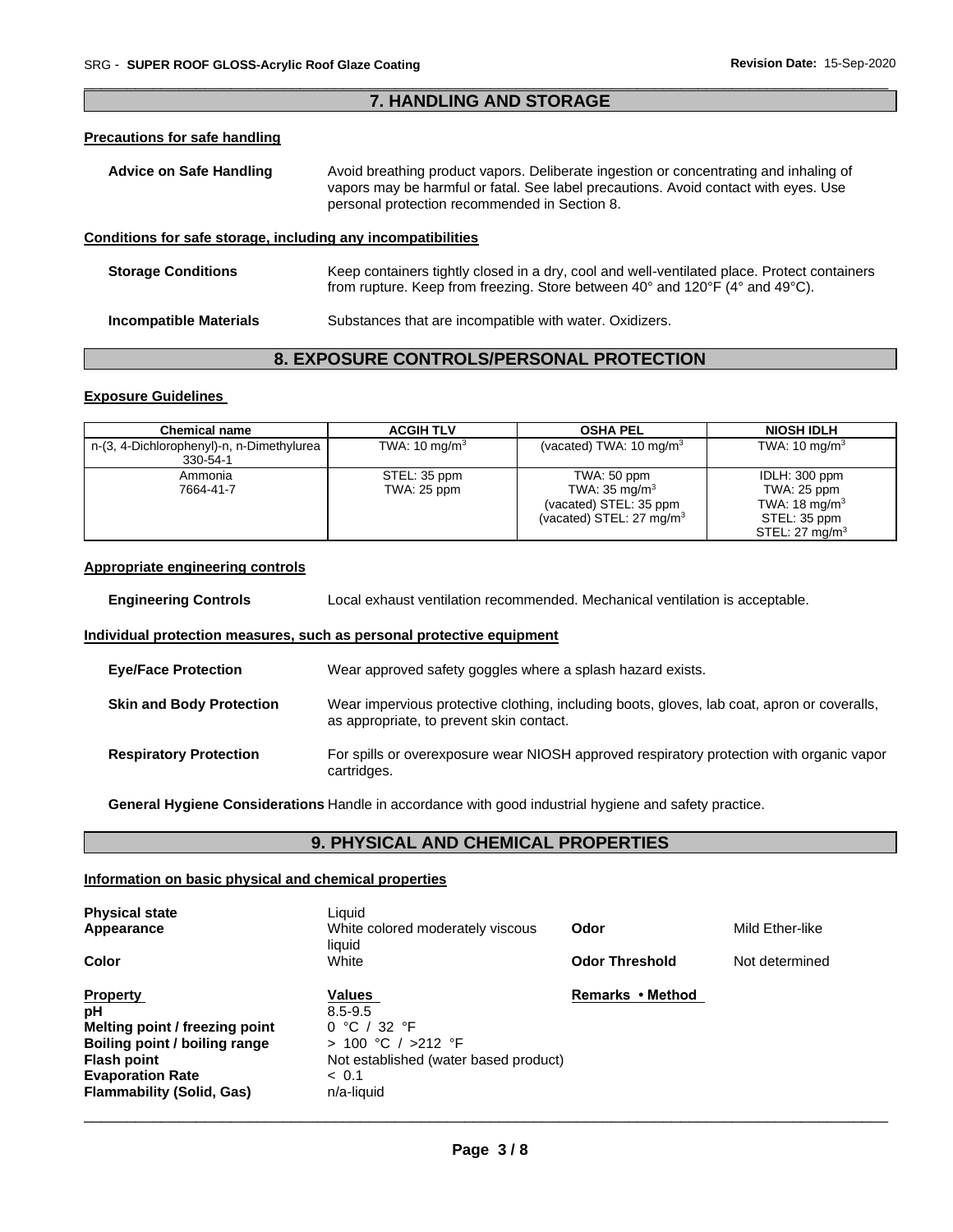| <b>Property</b>                                  | Values              | Remarks • Method     |  |
|--------------------------------------------------|---------------------|----------------------|--|
| <b>Flammability Limit in Air</b>                 |                     |                      |  |
| Upper flammability or explosive<br><b>limits</b> | Not applicable      |                      |  |
| Lower flammability or explosive<br>limits        | Not applicable      |                      |  |
| <b>Vapor Pressure</b>                            | Not established     |                      |  |
| <b>Vapor Density</b>                             | Not established     |                      |  |
| <b>Relative Density</b>                          | 1.2                 | @ 60°F (ASTM D 1298) |  |
| <b>Water Solubility</b>                          | Not determined      |                      |  |
| Solubility in other solvents                     | Not determined      |                      |  |
| <b>Partition Coefficient</b>                     | Not determined      |                      |  |
| <b>Autoignition temperature</b>                  | Not determined      |                      |  |
| <b>Decomposition temperature</b>                 | Not determined      |                      |  |
| <b>Kinematic viscosity</b>                       | Not determined      |                      |  |
| <b>Dynamic Viscosity</b>                         | Not determined      |                      |  |
| <b>Explosive Properties</b>                      | Not determined      |                      |  |
| <b>Oxidizing Properties</b>                      | Not determined      |                      |  |
| <b>Other information</b>                         |                     |                      |  |
| <b>VOC Content</b>                               | 0.72 lb/gal; 86 g/L |                      |  |
| <b>Liquid Density</b>                            | $10.35$ lb/gal      |                      |  |

# **10. STABILITY AND REACTIVITY**

#### **Reactivity**

Not reactive under normal conditions.

#### **Chemical stability**

Stable under recommended storage conditions.

#### **Possibility of hazardous reactions**

None under normal processing.

**Hazardous Polymerization** Hazardous polymerization does not occur.

# **Conditions to Avoid**

Temperatures >100 °C.

#### **Incompatible materials**

Substances that are incompatible with water. Oxidizers.

#### **Hazardous decomposition products**

Carbon oxides. Nitrogen oxides (NOx).

# **11. TOXICOLOGICAL INFORMATION**

#### **Information on likely routes of exposure**

| <b>Product Information</b> |                                  |
|----------------------------|----------------------------------|
| <b>Eve Contact</b>         | Avoid contact with eyes.         |
| <b>Skin Contact</b>        | Avoid contact with skin.         |
| Inhalation                 | Avoid breathing vapors or mists. |
| Ingestion                  | Do not taste or swallow.         |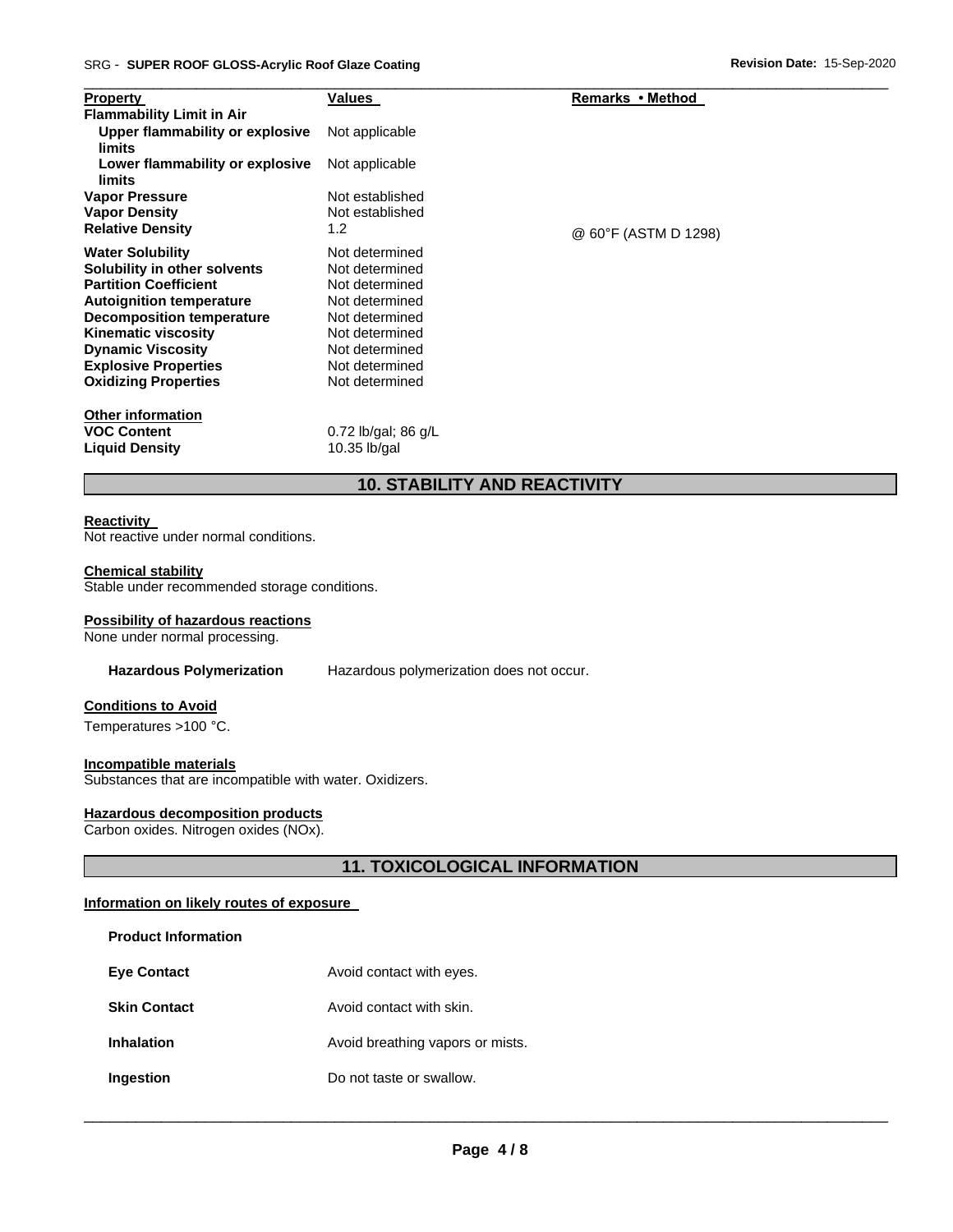#### **Component Information**

| <b>Chemical name</b>          | Oral LD50           | <b>Dermal LD50</b>                                                 | <b>Inhalation LC50</b> |
|-------------------------------|---------------------|--------------------------------------------------------------------|------------------------|
| 1,2 Propanediol               | $= 20$ g/kg (Rat)   | $= 20800$ mg/kg (Rabbit)                                           |                        |
| $57-55-6$                     |                     |                                                                    |                        |
| n-(3, 4-Dichlorophenyl)-n, n- |                     | = 1017 mg/kg (Rat) = 4990 mg/kg  > 5 g/kg (Rat) > 2000 mg/kg (Rat) | $> 0.265$ mg/L (Rat)   |
| Dimethylurea                  | Rat)                |                                                                    |                        |
| 330-54-1                      |                     |                                                                    |                        |
| Ammonia                       | $=$ 350 mg/kg (Rat) | ٠                                                                  | $= 2000$ ppm (Rat) 4 h |
| 7664-41-7                     |                     |                                                                    |                        |

\_\_\_\_\_\_\_\_\_\_\_\_\_\_\_\_\_\_\_\_\_\_\_\_\_\_\_\_\_\_\_\_\_\_\_\_\_\_\_\_\_\_\_\_\_\_\_\_\_\_\_\_\_\_\_\_\_\_\_\_\_\_\_\_\_\_\_\_\_\_\_\_\_\_\_\_\_\_\_\_\_\_\_\_\_\_\_\_\_\_\_\_\_

#### **Symptoms related to the physical, chemical and toxicological characteristics**

**Symptoms** Please see section 4 of this SDS for symptoms.

#### **Delayed and immediate effects as well as chronic effects from short and long-term exposure**

**Carcinogenicity** Based on the information provided, this product does not contain any carcinogens or potential carcinogens as listed by OSHA, IARC or NTP.

#### **Numerical measures of toxicity**

Not determined.

# **12. ECOLOGICAL INFORMATION**

#### **Ecotoxicity**

Toxic to aquatic life with long lasting effects.

#### **Component Information**

| <b>Chemical name</b>          | Algae/aquatic plants            | <b>Fish</b>                                                           | <b>Crustacea</b>                      |
|-------------------------------|---------------------------------|-----------------------------------------------------------------------|---------------------------------------|
| 1,2 Propanediol               | 19000: 96 h Pseudokirchneriella | 51400: 96 h Pimephales promelas                                       | 1000: 48 h Daphnia magna mg/L         |
| $57 - 55 - 6$                 | subcapitata mg/L EC50           | mg/L LC50 static 710: 96 h                                            | EC50 Static 10000: 24 h Daphnia       |
|                               |                                 | Pimephales promelas mg/L LC50 41                                      | magna mg/L EC50                       |
|                               |                                 | - 47: 96 h Oncorhynchus mykiss                                        |                                       |
|                               |                                 | mL/L LC50 static 51600: 96 h                                          |                                       |
|                               |                                 | Oncorhynchus mykiss mg/L LC50                                         |                                       |
|                               |                                 | static                                                                |                                       |
| n-(3, 4-Dichlorophenyl)-n, n- | 0.022: 96 h Desmodesmus         | 13.4 - 15: 96 h Pimephales                                            | 6.3 - 13: 48 h Daphnia magna mg/L     |
| Dimethylurea                  | subspicatus mg/L EC50 0.1: 72 h | promelas mg/L LC50 static 2.9: 96 h                                   | EC50 Static 1.4: 48 h Daphnia         |
| 330-54-1                      | Pseudokirchneriella subcapitata | Cyprinus carpio mg/L LC50 13.4 -                                      | magna mg/L EC50                       |
|                               | mg/L EC50 static 0.0007: 96 h   | 15: 96 h Pimephales promelas mg/L                                     |                                       |
|                               | Pseudokirchneriella subcapitata | LC50 flow-through 14.7: 96 h                                          |                                       |
|                               | mg/L EC50 static 0.036: 72 h    | Oncorhynchus mykiss mg/L LC50 4:                                      |                                       |
|                               | Desmodesmus subspicatus mg/L    | 96 h Lepomis macrochirus mg/L                                         |                                       |
|                               | EC50 static                     | LC50 1.5 - 2.54: 96 h Oncorhynchus                                    |                                       |
|                               |                                 | mykiss mg/L LC50 static 2.3 - 3.3:                                    |                                       |
|                               |                                 | 96 h Lepomis macrochirus mg/L<br>LC50 static                          |                                       |
| Ammonia                       |                                 |                                                                       |                                       |
| 7664-41-7                     |                                 | 5.9: 96 h Pimephales promelas<br>mg/L LC50 static 1.19: 96 h Poecilia | 25.4: 48 h Daphnia magna mg/L<br>LC50 |
|                               |                                 | reticulata mg/L LC50 static 0.73 -                                    |                                       |
|                               |                                 | 2.35: 96 h Pimephales promelas                                        |                                       |
|                               |                                 | mg/L LC50 0.44: 96 h Cyprinus                                         |                                       |
|                               |                                 | carpio mg/L LC50 0.26 - 4.6: 96 h                                     |                                       |
|                               |                                 | Lepomis macrochirus mg/L LC50                                         |                                       |
|                               |                                 | 1.17: 96 h Lepomis macrochirus                                        |                                       |
|                               |                                 | mg/L LC50 flow-through 1.5: 96 h                                      |                                       |
|                               |                                 | Poecilia reticulata mg/L LC50                                         |                                       |

#### **Persistence/Degradability**

Not determined.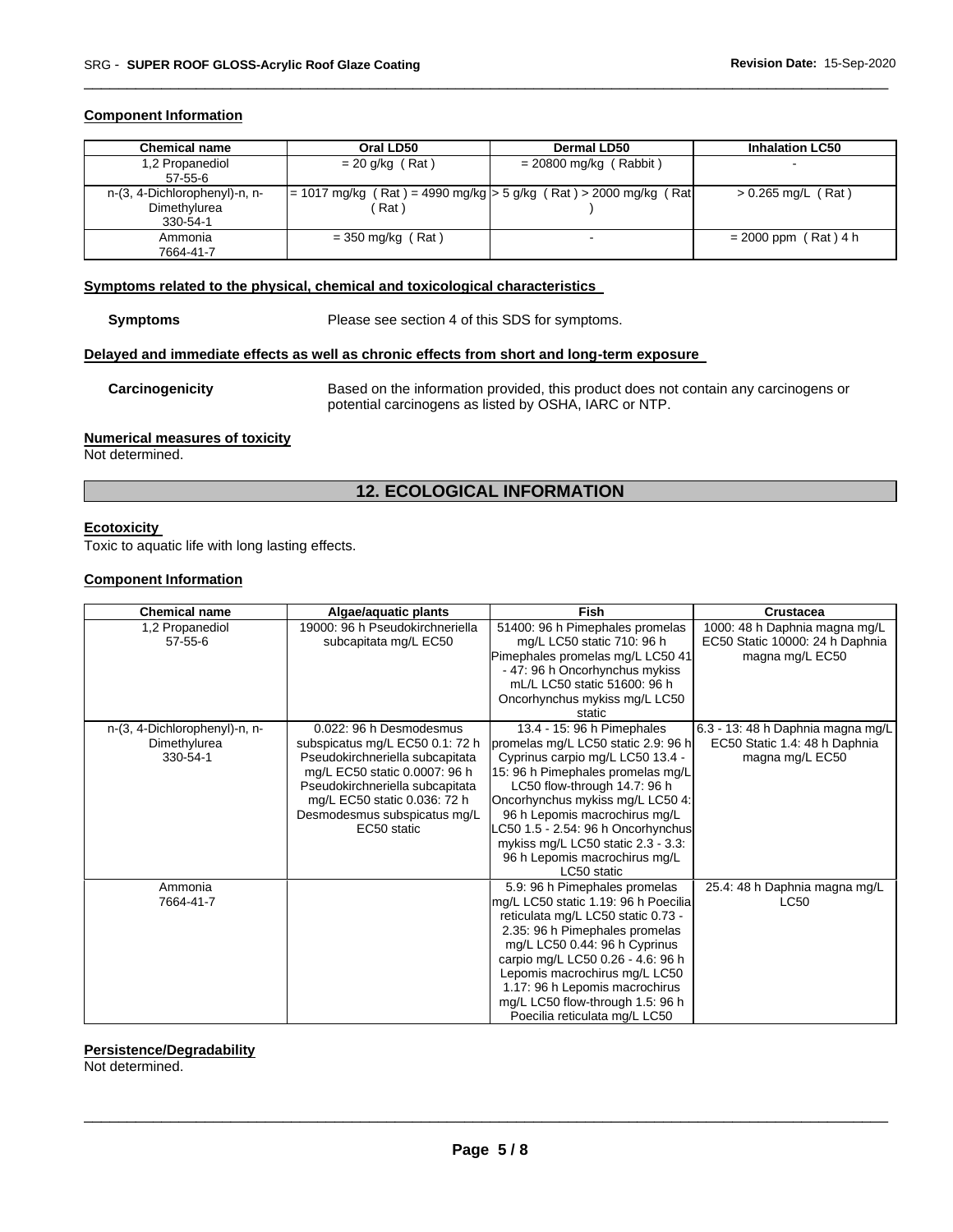#### **Bioaccumulation**

There is no data for this product.

#### **Mobility**

| <b>Chemical name</b>                                  | <b>Partition coefficient</b> |
|-------------------------------------------------------|------------------------------|
| n-(3, 4-Dichlorophenyl)-n, n-Dimethylurea<br>330-54-1 | 2.82                         |
| Ammonia<br>7664-41-7                                  | $-1.14$                      |

\_\_\_\_\_\_\_\_\_\_\_\_\_\_\_\_\_\_\_\_\_\_\_\_\_\_\_\_\_\_\_\_\_\_\_\_\_\_\_\_\_\_\_\_\_\_\_\_\_\_\_\_\_\_\_\_\_\_\_\_\_\_\_\_\_\_\_\_\_\_\_\_\_\_\_\_\_\_\_\_\_\_\_\_\_\_\_\_\_\_\_\_\_

#### **Other Adverse Effects**

Not determined

# **13. DISPOSAL CONSIDERATIONS**

#### **Waste Treatment Methods**

| <b>Disposal of Wastes</b>              | Disposal should be in accordance with applicable regional, national and local laws and<br>regulations.                         |
|----------------------------------------|--------------------------------------------------------------------------------------------------------------------------------|
| <b>Contaminated Packaging</b>          | Disposal should be in accordance with applicable regional, national and local laws and<br>regulations.                         |
|                                        | <b>14. TRANSPORT INFORMATION</b>                                                                                               |
| <b>Note</b>                            | Please see current shipping paper for most up to date shipping information, including<br>exemptions and special circumstances. |
| <u>DOT</u>                             | Not regulated                                                                                                                  |
| <b>IATA</b>                            | Not regulated                                                                                                                  |
| <b>IMDG</b><br><b>Marine Pollutant</b> | This material may meet the definition of a marine pollutant                                                                    |

# **15. REGULATORY INFORMATION**

#### **International Inventories**

| <b>Chemical name</b>                                   | TSCA TSCA Inventory   DSL/NDSL   EINECS/ELI |            | <b>ENCS</b> | <b>IECSC</b> | <b>KECL</b> | <b>PICCS</b> | <b>AICS</b> |
|--------------------------------------------------------|---------------------------------------------|------------|-------------|--------------|-------------|--------------|-------------|
|                                                        | <b>Status</b>                               | <b>NCS</b> |             |              |             |              |             |
| 1.2 Propanediol                                        | <b>ACTIVE</b>                               |            |             |              |             |              |             |
| 7 alpha ethylihydri 1H,3H,5H<br>oxazolo (3,4 c)oxazole | ACTIVE                                      |            |             |              |             |              |             |
| $n-(3, 4-Dichlorophenyl)-n, n-$<br>Dimethylurea        | ACTIVE                                      |            |             |              |             |              |             |
| Ammonia                                                | <b>ACTIVE</b>                               |            |             |              |             |              |             |

#### **Legend:**

*TSCA - United States Toxic Substances Control Act Section 8(b) Inventory* 

*DSL/NDSL - Canadian Domestic Substances List/Non-Domestic Substances List* 

*EINECS/ELINCS - European Inventory of Existing Chemical Substances/European List of Notified Chemical Substances* 

*ENCS - Japan Existing and New Chemical Substances* 

*IECSC - China Inventory of Existing Chemical Substances* 

*KECL - Korean Existing and Evaluated Chemical Substances* 

*PICCS - Philippines Inventory of Chemicals and Chemical Substances* 

*AICS - Australian Inventory of Chemical Substances*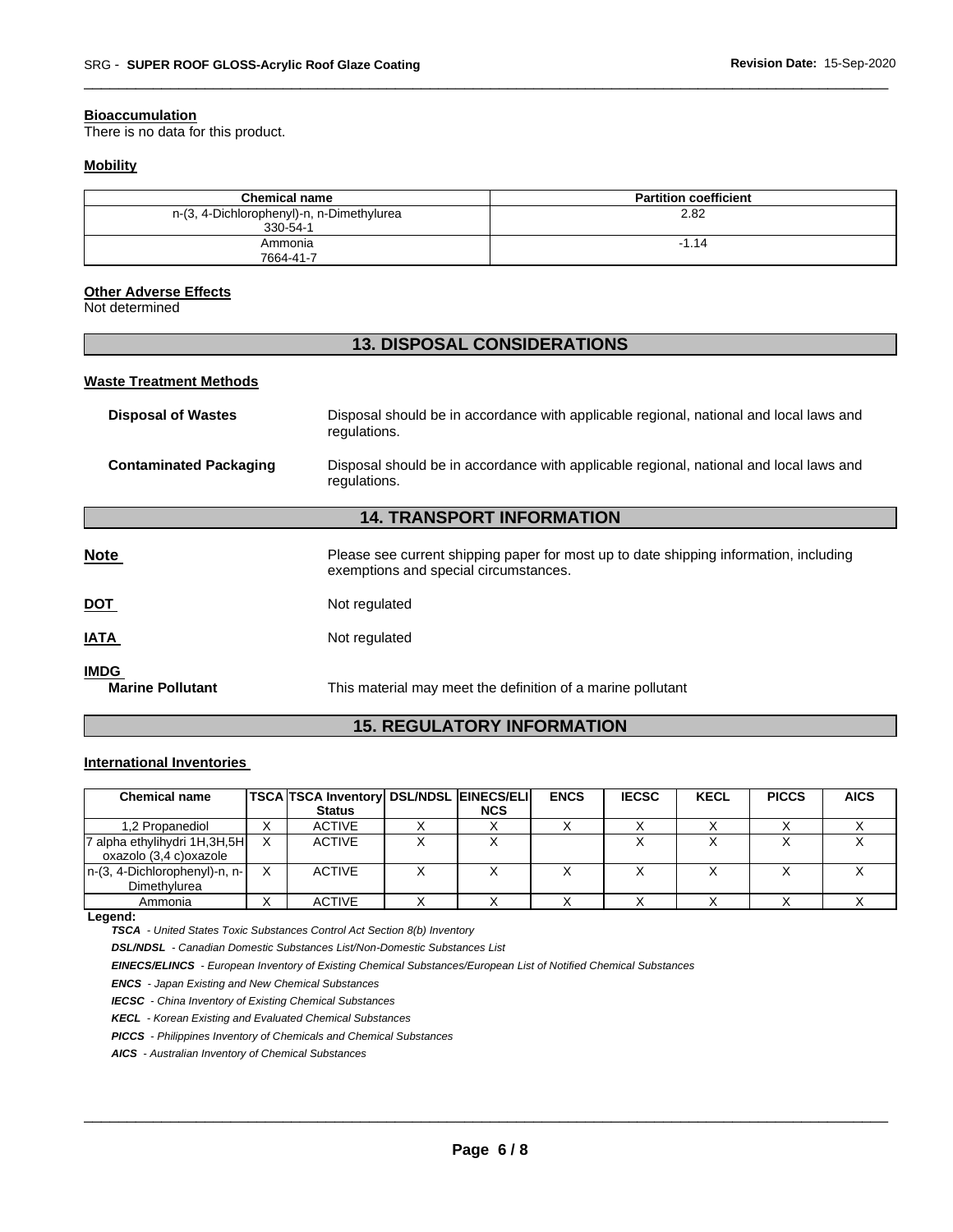## **US Federal Regulations**

## **CERCLA**

| <b>Chemical name</b>          | <b>Hazardous Substances RQs</b> | <b>CERCLA/SARA RQ</b> | <b>Reportable Quantity (RQ)</b> |
|-------------------------------|---------------------------------|-----------------------|---------------------------------|
| n-(3, 4-Dichlorophenyl)-n, n- | 100 <sub>lb</sub>               |                       | RQ 100 lb final RQ              |
| Dimethylurea                  |                                 |                       | RQ 45.4 kg final RQ             |
| 330-54-1                      |                                 |                       |                                 |
| Ammonia                       | 100 <sub>lb</sub>               | 100 <sub>h</sub>      | RQ 100 lb final RQ              |
| 7664-41-7                     |                                 |                       | RQ 45.4 kg final RQ             |

\_\_\_\_\_\_\_\_\_\_\_\_\_\_\_\_\_\_\_\_\_\_\_\_\_\_\_\_\_\_\_\_\_\_\_\_\_\_\_\_\_\_\_\_\_\_\_\_\_\_\_\_\_\_\_\_\_\_\_\_\_\_\_\_\_\_\_\_\_\_\_\_\_\_\_\_\_\_\_\_\_\_\_\_\_\_\_\_\_\_\_\_\_

#### **SARA 311/312 Hazard Categories**

Not applicable

# **SARA 313**

Section 313 of Title III of the Superfund Amendments and Reauthorization Act of 1986 (SARA). This product does not contain any chemicals which are subject to the reporting requirements of the Act and Title 40 of the Code of Federal Regulations, Part 372

#### **CWA (Clean Water Act)**

| <b>Chemical name</b>                          | <b>CWA - Reportable</b><br>Quantities | <b>CWA - Toxic Pollutants CWA - Priority Pollutants</b> | <b>CWA - Hazardous</b><br><b>Substances</b> |
|-----------------------------------------------|---------------------------------------|---------------------------------------------------------|---------------------------------------------|
| n-(3, 4-Dichlorophenyl)-n, n-<br>Dimethylurea | 100 lb                                |                                                         |                                             |
| Ammonia                                       | 100 lb                                |                                                         |                                             |

#### **US State Regulations**

l,

# **California Proposition 65**

This product contains the following Proposition 65 chemicals.

| <b>Chemical name</b>                                                                                    | California<br>$\mathbf{f}$<br>Proposition<br>65 ו |  |
|---------------------------------------------------------------------------------------------------------|---------------------------------------------------|--|
| $330 - 54$ $\cdot$<br>"<br>าlorophenvl`<br><b>Dimethvlurea</b><br>ി ( പ<br>.<br>$4 - 1$<br>.<br>ノル<br>. | Carcinogen                                        |  |

#### **U.S. State Right-to-Know Regulations**

| <b>Chemical name</b>          | New Jersey | <b>Massachusetts</b> | Pennsylvania |
|-------------------------------|------------|----------------------|--------------|
| 1,2 Propanediol<br>57-55-6    |            |                      |              |
| n-(3, 4-Dichlorophenyl)-n, n- |            |                      |              |
| Dimethylurea                  |            | $\lambda$            |              |
| 330-54-1                      |            |                      |              |
| Ammonia                       |            |                      |              |
| 7664-41-7                     |            |                      |              |